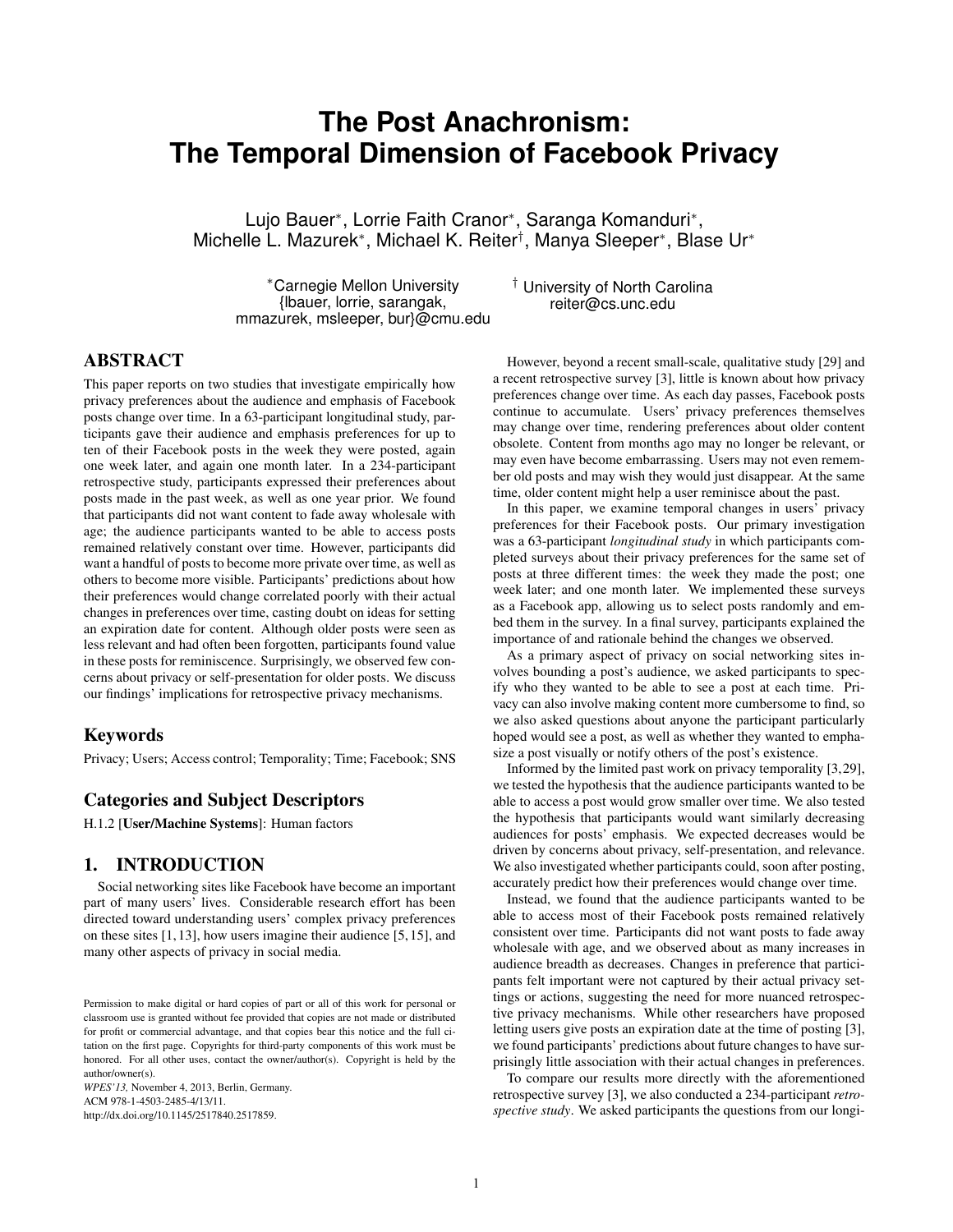tudinal study about posts they had made in the prior week, as well as in the same calendar week one year prior. We did not find the post's age to have a significant impact on the audience participants chose. Although most participants had forgotten about the year-old posts, they often did not want these posts to disappear. Surprisingly, participants expressed few concerns about privacy or selfpresentation for year-old posts. Older posts began to have greater value for the Facebook user himself or herself, mirroring qualitative results from Zhao et al. [\[29\]](#page-9-4) and motivating our discussion about the need for reflective and retrospective privacy interfaces.

# 2. RELATED WORK

While the literature investigating privacy on social media is voluminous, only two recent studies have focused on privacy's temporal dimension. In the first of these studies, Ayalon and Toch [\[3\]](#page-9-5) conducted a 193-participant retrospective survey in which participants followed instructions to view Facebook Timeline posts from different eras. Participants then answered Likert-scale questions about their desire to keep the post on their timeline, delete the post, or change it. The authors found that the age of the post had a statistically significant, yet small, negative correlation with participants' willingness to share the post on their timeline.

In contrast to Ayalon and Toch's focus on Facebook's existing mechanisms for sharing or deleting content, we investigated privacy preferences more abstractly. In particular, we focused on participants' desired audience for a post, as well as ways to achieve privacy implicitly by making a particular post harder for others to find. Furthermore, our longitudinal study, the focus of this paper, investigated how privacy preferences for a single set of posts changed over time. This design allowed us to compare participants' predictions with actual changes, as well as to ask participants to explain any changes we observed. To provide a more direct comparison to Ayalon and Toch's work, we also conducted a retrospective study using our more nuanced questions about the audience for a post. Furthermore, we used the Facebook API to conduct our studies, enabling us to randomly select the posts we studied (avoiding participants' biases in selecting a post and Facebook's existing mechanisms for choosing which older posts to display), as well as to collect posts' characteristics to correlate with behaviors. We also avoided drawing attention to the fact that the posts were old.

The second closely related study is Zhao et al.'s 13-participant diary study [\[29\]](#page-9-4) investigating uses for older Facebook posts. They proposed that the Facebook Timeline consists of three functional regions. The first region is for the *performance* of new content, building on Goffman's classic theatrical framework for the presentation of self [\[8\]](#page-9-6). The second region is an *exhibition* in which content from both the past and the present is displayed as in a museum, building on Hogan's modernization of Goffman's work [\[11\]](#page-9-7). The authors proposed a third area, the *personal* region, which includes content that the user wants to keep for himself or herself, rather than display to others. While Zhao et al. leveraged qualitative methods and communication theory to provide a rich portrait of these regions, they did not explore users' privacy preferences on a per-post basis. Our work grounds their theory in a larger, empirical investigation of the incidence of privacy-preference changes over time, the factors that are correlated with changing preferences, and how participants' predictions of changes align with actual changes.

Researchers have examined many other aspects of privacy on social networking sites. Past studies have focused on how users regulate boundaries among different social groups [\[6\]](#page-9-8). Tufekci highlighted the problems of boundary regulation, finding minimal relationship between privacy concern and information disclosure [\[24\]](#page-9-9). In a seven-year longitudinal study, Stutzman et al. found Facebook users shared less with the public as time went on, yet more with their Facebook friends [\[23\]](#page-9-10). Researchers have also examined content that users regret posting on social networking sites [\[21,](#page-9-11) [26\]](#page-9-12), as well as methods for automatically identifying Twitter posts about sensitive topics [\[17\]](#page-9-13).

Self-censorship and the deletion of past content have been identified as privacy mechanisms for both current and past disclosures. Young and Quan-Haase found that users of social networking sites self-censor, use alternative communication channels, and change privacy settings [\[28\]](#page-9-14). Sleeper et al. explored self-censorship on social networking sites in greater detail [\[20\]](#page-9-15), finding that users of social networking sites often choose not to post certain content due to the difficulty of targeting a particular audience.

Prior studies have found that users do curate past content to some degree. For instance, a Pew survey of 802 teens found that 59% of respondents reported deleting or editing past content [\[16\]](#page-9-16). Almuhimedi et al. captured 1.6 million Twitter posts that were later deleted [\[2\]](#page-9-17). They identified spam, typos, and sensitive topics among those deleted tweets. Johnson et al. examined Facebook users' strategies for dealing with privacy concerns, finding that 37% of participants were concerned about sharing items with friends. Their participants used a variety of strategies to deal with privacy concerns, including untagging themselves and deleting content [\[13\]](#page-9-1). Wisniewski et al. identified informal privacy "coping mechanisms," including self-censorship and the use of multiple accounts [\[27\]](#page-9-18).

Privacy for online social networking sites is deeply connected to the audience that can access a post, as well as who actually views a post. Many researchers have investigated the imagined audience – the audience users believe they have [\[15\]](#page-9-3). Bernstein et al. quantified the imagined audience on Facebook. In particular, they measured who among a user's friends actually saw a post, comparing this real data with study participants' expectations. Although their participants wished they had a larger audience, they had consistently underestimated their actual audience by a factor of four [\[5\]](#page-9-2).

The idea of data that disappears over time has also been examined in other domains. For instance, Geambasu et al. created Vanish, which uses cryptography to make data unreadable after a specified time [\[7\]](#page-9-19). The Snapchat mobile app allows users to share photos that "disappear" from the recipient after a few seconds [\[22\]](#page-9-20). However, neither method completely prevents circumvention.

# 3. LONGITUDINAL METHODOLOGY

In our *longitudinal study*, we investigated how participants' privacy preferences changed in the month after they made a post on Facebook. We examined a single set of Facebook posts for each participant throughout the study, asking parallel survey questions about these posts at three separate times: the week the post was made (*initial survey*), one week later (*week-later survey*), and one month later (*month-later survey*). We implemented our study using a Facebook app, enabling us to select randomly from among participants' posts, retrieve rich metadata about posts, and embed posts in our surveys absent the context of surrounding posts.

"Posts" comprise all links, photos, and status updates participants posted to Facebook, but exclude comments they made on content posted by others. If a participant had made fewer than 10 posts in the prior week, we selected them all; otherwise we selected 10 randomly, ensuring when possible that at least two links, two photos, and two status updates were included. These 2–10 posts became the set we asked about in each survey.

#### 3.1 Recruitment

We recruited participants from the classified-ad websites Craigslist and Backpage. For Craigslist, we recruited from Pittsburgh, PA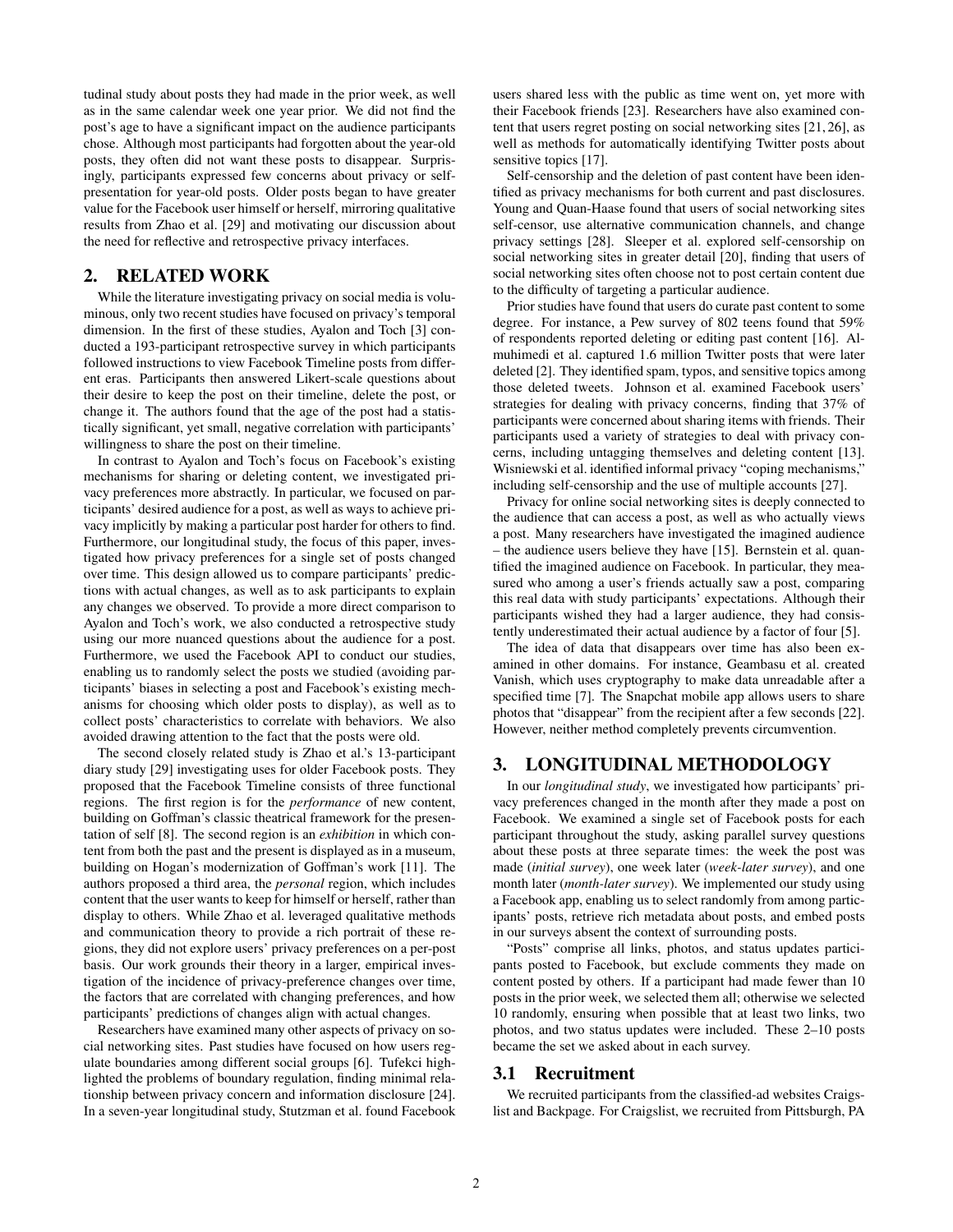and Raleigh-Durham, NC, where our universities are located, as well as eight other locations randomly selected from the 25 most active Craigslists (Sacramento, Portland, Washington DC, Boston, Orlando, Phoenix, Austin, and Seattle). On Backpage, we recruited throughout the United States. Recruitment took place in April 2013.

We screened for participants 18 or older who live in the United States and primarily speak English with their friends and on Facebook. We required (verified by our Facebook app) that participants had posted on Facebook at least twice a week on average over the prior month, as well as at least twice in the last week. Our studies were approved by our Institutional Review Board (IRB).

### 3.2 Study procedure

After accepting the consent form, participants installed our Facebook application, which collected the links, photos, and status updates the user had posted. Participants first completed a demographic survey that included general questions about their typical Facebook use, including posting and deletion behaviors.

The remainder of the study consisted of additional surveys. Following the demographic survey, participants completed an *initial survey* about 2–10 Facebook posts from the prior week. As time passed, they completed *week-later* and *month-later* follow-up surveys about the same posts. They then completed a *final survey* investigating the reasons for any changes in preferences we observed. We have included these surveys as Appendix [A.](#page-10-0) Participants were paid \$30 for completing the study: \$5 each for the initial and two follow-up surveys, as well as \$15 for the final survey.

#### *3.2.1 Initial survey*

Following the demographic survey, participants answered questions about 2–10 posts from the prior week. Throughout this paper, we refer to these questions as the *initial survey*. Each post was covered separately, in random order. To investigate the extent to which participants wanted to disclose each post, we asked about the *total audience* they wanted "to be able to see" each post. Participants chose one of eight categories: "everyone / public," "friends of friends," "all of your Facebook friends," "only some of your Facebook friends," "only one of your Facebook friends," "only you," "no one; it should disappear from Facebook," and "other."

As individuals can also achieve privacy by obscuring content, we investigated ways participants did or did not want to advertise the existence of a post. In particular, we asked about the *targeted audience* they "particularly hoped would look at" the post, mechanisms for adding *emphasis* to a post by highlighting the post for all or some of their friends, and hypothetical options for sending *notifications* to all or some of their friends about the post. To understand whether participants might be able to set an expiration date [\[3\]](#page-9-5) that would match their preferences at a later point, we also asked participants to predict how they would want the noticeability of the post to change one week, one month, and one year later.

#### *3.2.2 Week-later and month-later surveys*

Each participant received an automated email both one week and one month after the initial survey to return for a follow-up survey. He or she received reminder emails every 24 hours until either the follow-up was completed or 72 hours had passed, at which point the participant was disqualified. Each follow-up survey asked about the total audience, targeted audience, and emphasis for the same posts as in the initial survey. These questions were parallel to those asked in the initial survey except for soliciting preferences "going forward," rather than "at the time you made this post." During each follow-up, the app also checked whether any posts collected during the initial survey had been deleted from Facebook.

### *3.2.3 Final survey*

To understand changes in preferences we observed, we emailed participants to complete a *final survey* after they completed the month-later survey. For each post in which we observed any changes in total audience or targeted audience, we asked both multiplechoice and free-response questions about the importance of and reasons for the change. In addition, we asked multiple-choice and free-response questions about any posts that had been deleted.

### <span id="page-2-0"></span>3.3 Data analysis

We performed a number of statistical analyses investigating if participants' preferences changed over time, as well as which characteristics of the post and the participant were correlated with any changes. As our data included multiple posts from each participant, observations were not independent. We therefore used the standard technique of including random effects in our models, effectively grouping each post with the participant who made the post.

Except where noted, we fitted the data to a cumulative-link (logit) mixed model, notated as *CLMM* throughout the paper. This type of model is appropriate for ordinal dependent variables [\[10\]](#page-9-21), which was the case for most of our data. When our dependent variable was not ordinal, we created generalized linear mixed models, notated as *GLMM*. All models included four covariates about the post: the type of post (link, photo, status), the number of likes it had received, the number of comments it had received, and whether or not others had been tagged in the post. We also included three covariates about the participant: her age, her gender, and the number of Facebook friends she had. When we performed similar tests, we corrected p values using the conservative Bonferroni Correction.

We analyzed the accuracy of participants' predictions about how their preferences for the noticeability of content would change over time using asymptotic linear-by-linear association tests. These tests compare the correlation between ordinal variables, which in our case were the directions of the predictions and the actual changes.

### 3.4 Limitations

Our methods have a number of limitations. First, even though privacy temporality deserves study in a number of domains, we restrict our investigation to Facebook posts in order to run a controlled study. We used a convenience sample that is not necessarily representative of all Facebook users, or any other large population. For instance, the proportion of female users in our study is higher than on Facebook overall, and our participants use Facebook more frequently than the general population [\[9\]](#page-9-22). We do not attempt to generalize the incidence of behaviors we observed to any larger population. Instead, our analyses are formative, seeking to understand the types of changes that occur over time in users' privacy preferences, alongside characteristics associated with these changes and our participants' rationale for changes.

We used the Facebook API to retrieve participants' Facebook posts, enabling us to analyze characteristics about the posts, as well as to display them to the user during the surveys. This method excluded potential participants who chose not to use our Facebook app, and these users may be more privacy sensitive overall. Although we captured many posts that users made, we were unable to capture posts that participants made and then quickly deleted.

Using the Facebook API removed a number of biases from which alternative approaches would have suffered. Our app randomly selected from among a participant's posts. Had we asked participants to locate their own older content as part of the study, they could have picked any post that caught their attention, or at least have been influenced by seeing other old posts.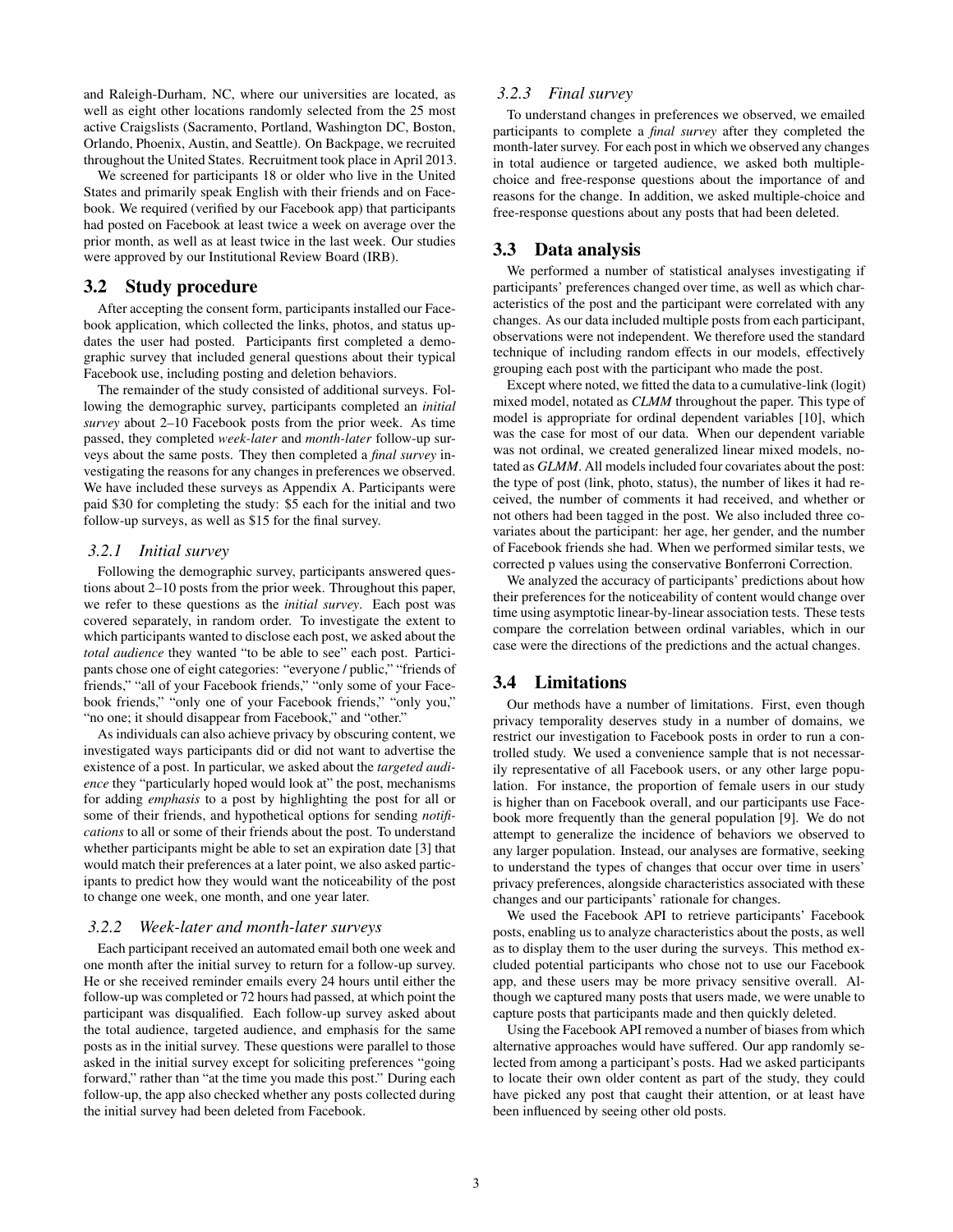# 4. LONGITUDINAL RESULTS

In this section, we report the results of the longitudinal study. We describe the participant pool and participants' preferences for both each post's audience and methods of advertising a post (highlighting and notification). We examine how these preferences changed over time, particularly in relation to participants' predictions about these changes. We also discuss participants' qualitative responses about how they use older content, as well as our observations of content being deleted over the course of the study.

## 4.1 Participants

Of 91 participants who completed the initial survey, 75 also completed the week-later survey. Of these 75 participants, 65 completed the month-later survey and 63 completed the final survey. In the remainder of this paper, we only analyze data from the 63 participants who completed all parts of the study.

The sample was not gender balanced; 27% of participants were male, 72% were female, and 1% declined to answer. Participants ranged in age from from 18 to 52, with a median age of 29. Among participants, 24% were students, 19% were unemployed, and the rest were employed in a variety of occupations, including education, arts, retail, and technology. Participants lived in 19 different U.S. states. Although we advertised on 10 of the 25 largest Craigslist sites, as well as all Backpage regions, 44% of our participants hailed from Pittsburgh, PA, where the university that advertised the study is located. This high concentration may indicate that people who recognized the university name in the study advertisement were more comfortable participating.

Our participants reported frequent Facebook use, with 89% saying they log onto Facebook multiple times a day, 9% reporting they log on daily, and the remaining 1% saying they log on a few times a week. Data collected by our Facebook app supported participants' engagement with Facebook. According to the Facebook API, our participants had between 24 and 1,695 Facebook friends, with a median of 339 and mean of 466.2 ( $\sigma = 382.4$ ). Participants were also relatively long-term Facebook users: 88% had used Facebook for more than three years, and the rest had used it for between one and three years. To log onto Facebook, 93% of participants reported using a desktop or laptop computer, 87% using a mobile device, and 27% using a tablet.

Our 63 participants answered questions about 462 different posts: 124 photos, 156 status updates, and 182 links. Each post had received between 0 and 42 "likes," with a median of 1 and mean of 3.1 ( $\sigma = 5.6$ ). The number of comments per post ranged from 0 to 20, with a median of zero and mean of 1.3 ( $\sigma = 2.6$ ).

### <span id="page-3-2"></span>4.2 Access to a post

We asked participants about the *total audience* they wanted to be able to access a post at three different time periods. In the initial survey, we asked, "At the time you made this post, who did you want to be able to see it on Facebook?" Both one week later and one month later, we asked, "Going forward, who would you like to be able to see this post on Facebook?" Participants chose from among eight categories: "everyone / public," "friends of friends," "all of your Facebook friends," "only some of your Facebook friends," "only one of your Facebook friends," "only you," "no one; it should disappear from Facebook," and "other."

Contrary to our expectation, participants' overall preferences remained relatively consistent over time (Figure [1\)](#page-3-0). During all three time periods, participants said they wanted between 30% and 31% of posts to be public, while they wanted all of their Facebook friends to have access to between 49% and 53% of posts. Participants ini-



<span id="page-3-0"></span>Figure 1: Participants' responses to the question, "Who do you want to be able to see [this post] on Facebook?" at three different times. This figure shows all 462 posts from 63 participants.

|                    | Audience shrank Audience grew |       |
|--------------------|-------------------------------|-------|
| No change intended | 27%                           | 38%   |
| Not at all         | 32%                           | 40%   |
| A little           | 20%                           | 14%   |
| Somewhat           | 13%                           | $4\%$ |
| Very much          | 8%                            | 4%    |

<span id="page-3-1"></span>Table 1: How much participants said the change they indicated in audience matters, on a per-post basis. We show changes in total-audience size between the initial and month-later surveys.

tially did not want anyone to see 3% of posts, which increased only to 4% after one week and 6% after one month.

As described in Section [3.3,](#page-2-0) we created a cumulative-link mixed model of the total audience chosen for a post. Participants' choices of audience one week ( $p = .135$ ) and one month ( $p = .996$ ) later were not significantly different from the initial survey. Overall, male participants ( $p = .001$ ) and participants with more Facebook friends ( $p = .014$ ) picked broader audience categories. Participants also picked broader audience categories for links ( $p = .011$ ) and photos ( $p = .003$ ) than status updates. Contrary to our expectations, the number of comments or likes a post had received, whether people were tagged in a post, and the participant's age were not correlated with the audience category participants chose.

### *4.2.1 Changes in access*

We also examined whether the size of the total audience for each post increased, stayed the same, or decreased over time. The majority of our participants had at least one post for which we observed a chance in audience. For example, from the initial survey to the survey one month later, 50 of the 63 participants (79%) chose a different audience for at least one post. Figure [2](#page-4-0) illustrates audience changes on a per-post and per-participant basis, showing whether each participant had no audience changes for any post, only increases in audience breadth, only decreases, or both. Participants chose the same audience in the initial survey and one week later for 69% of posts. For 59% of posts, the participant chose the same audience across all three surveys.

Contrary to our expectation that privacy concerns would lead to audience preferences decreasing over time, audience changes were roughly split between audiences increasing and decreasing in size. For instance, one month later, participants chose the same audience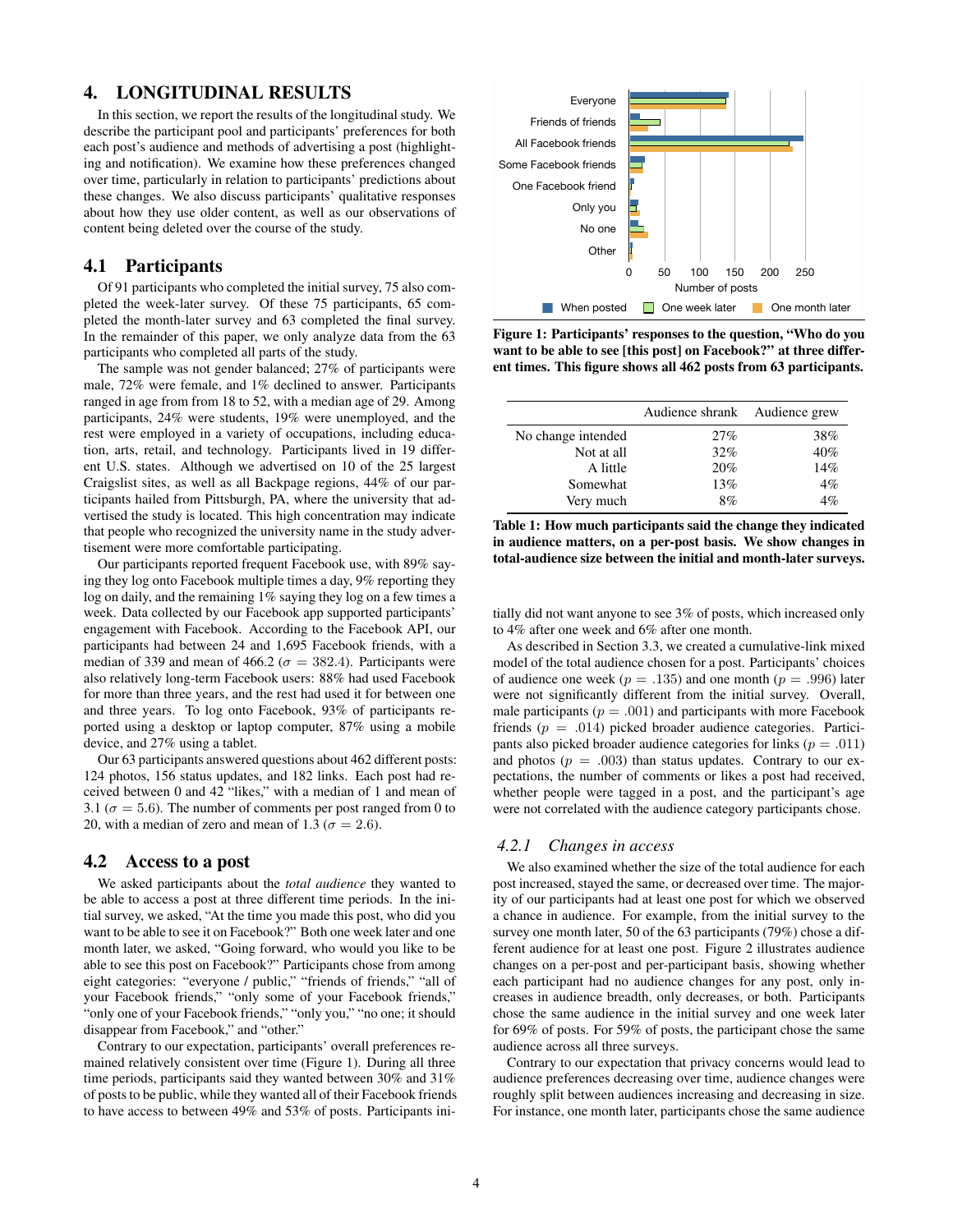

<span id="page-4-0"></span>Figure 2: Changes in desired audience size over time, shown per post and per participant.

as initially for 68% of posts, a smaller audience for 16% of posts, and a larger audience for the remaining 16%.

We found that participants did not feel strongly about many of the changes we observed. During the final survey, for each post for which a participant did not choose the same audience for all three longitudinal surveys, we said "we noticed your preferences changed" and showed the audience he or she had chosen at each time. To distinguish meaningful from ephemeral changes, we asked "How much does this change in preference matter to you?"

For 41% of cases where the audience shrank and 22% of cases where it grew, participants indicated that this change mattered a little, somewhat, or very much (Table [1\)](#page-3-1). Although Facebook users can currently effect changes in audience for a post using privacy settings, we found this practice to be uncommon. In our final survey, participants reported changing the privacy settings for only 5% of posts for which the desired change in audience mattered a little, somewhat, or very much. As a result, for most of the posts where participants' preferences changed, reality did not match preference, suggesting the need for retrospective privacy mechanisms.

We hypothesized that activity around the post (number of comments, number of likes), the type of post (link, photo, or status update), or demographic characteristics of the participant might be correlated with changes in audience. However, again using a cumulative-link mixed model, we did not find significant correlations between any of these factors and whether the participant chose a broader audience category, the same audience category, or a narrower audience category as time passed (all  $p > .183$ )

### *4.2.2 Why the audience changed*

We presented participants who attributed at least "a little" importance to a particular post's change in audience with ten factors we hypothesized might have driven the change, shown in Appendix [A.](#page-10-0) They rated their agreement or disagreement with each factor on a five-point Likert scale. For posts where the audience decreased in size, participants' changes were most commonly driven by the occurrence of some specific event (participants responded "agree" or "strongly agree" for 43% of posts), feedback from others (40%), or the belief that a post was no longer relevant (37%).

Surprisingly few participants attributed changes in audience to privacy concerns, changes in relationship with people depicted in or relevant to a post, or beliefs that a "post did not depict [participants] in the manner [they] wanted to appear" – participants re-

<span id="page-4-1"></span>Figure 3: Participants' responses to the question, "Is there anyone you particularly hope will look at [this post]?" at three different times.

sponded "agree" or "strongly agree" for at most 10% of posts for each reason. Increases in audience size were most commonly associated with a desire for more people to see the post (67%).

We observed similar trends in free responses. Many participants who wanted smaller audiences felt the content had lost relevance. For example, one participant said a post "appealed to the nerd in me, but a month later was no longer fresh." Others tied relevance to an event, like one participant who said a post lost relevance once "tax day came and went." Most participants who indicated an increase in audience size simply wanted more people to see the post. For example, one participant said, "At first I just posted so I could remember but then I want others to see." Another participant explained, "I want my boyfriend's friends to see us happy together."

### 4.3 Advertising a post

While an individual can achieve privacy by restricting access to information, he or she can also achieve a degree of privacy by making information hard to find. This technique can be particularly appropriate when an individual neither wishes to bombard others with content nor to completely restrict access, but would like to make a post available to those who seek it out. Whereas Section [4.2](#page-3-2) investigated participants' preferences about restricting access, this section describes preferences about how conspicuously content is advertised. We first examine participants' preferences for *targeted audience*, or who they particularly hoped would see a post. We then examine how participants wanted to visually *emphasize*, or highlight, a post. Finally, we investigate push vs. pull advertising by asking participants about actively notifying others about a post.

#### *4.3.1 Changes in targeted audience*

To understand whom participants particularly wanted to target with a post, we asked participants in each survey, "Is there anyone you particularly hope will look at [this post]?" Participants chose from the same categories as when choosing the total audience. We term participants' responses their *targeted audience*.

Participants' preferences for targeted audiences were broad and were frequently the same as the total audiences. Overall (Figure [3\)](#page-4-1), participants often hoped to target all of their Facebook friends or "everyone/public." This result suggests that participants hoped to reach a wide audience, echoing results from Bernstein et al. [\[5\]](#page-9-2).

As with the total audience, the distribution of participants' preferences about the targeted audience was not significantly different one week ( $p = .157$ ) or one month ( $p = .769$ ) after the ini-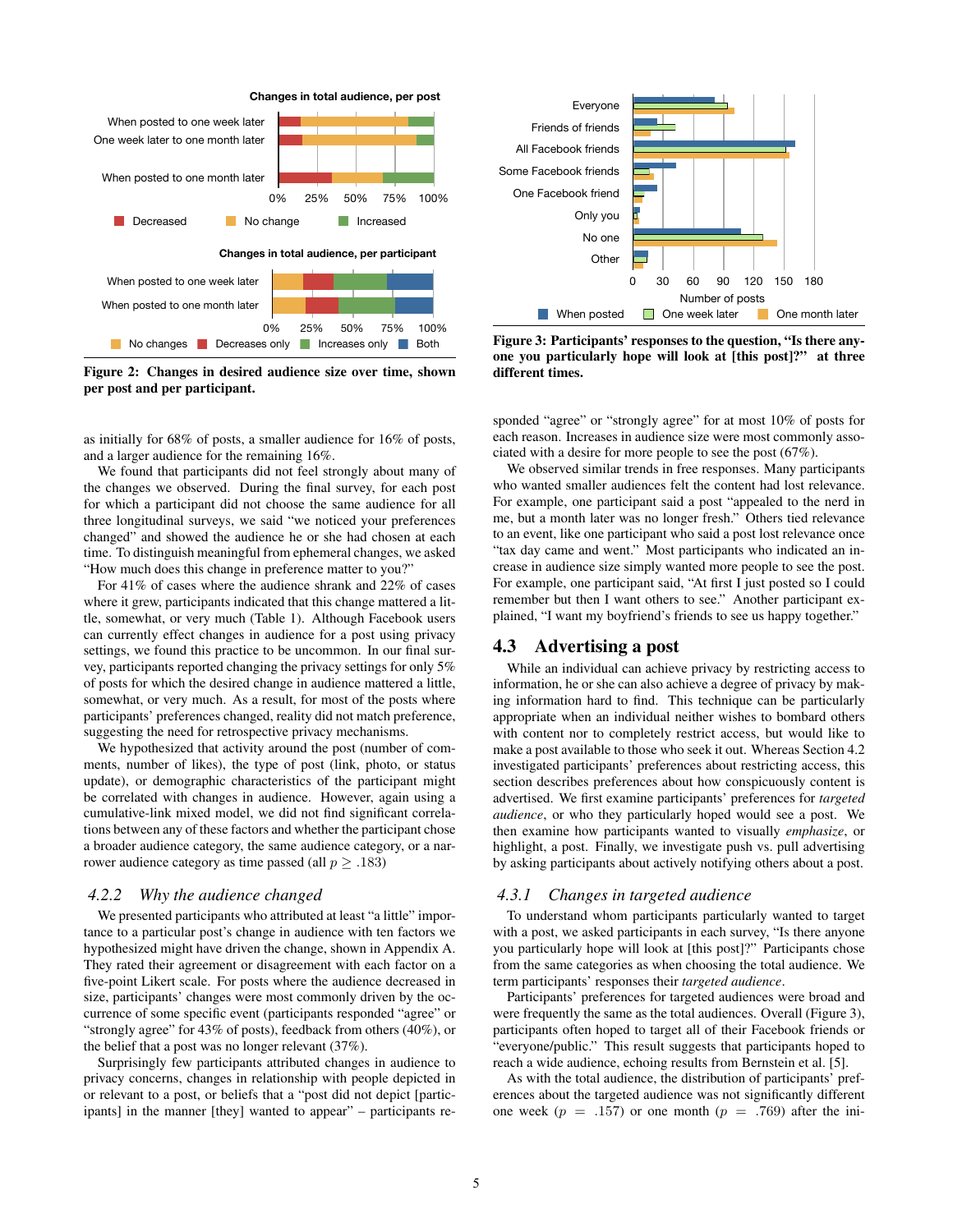

<span id="page-5-0"></span>Figure 4: Changes in targeted audience size over time, shown per post and per participant.

tial survey in our CLMM. Participants hoped to target links to a broader audience ( $p = .015$ ) than status updates. Older participants ( $p = .004$ ), male participants ( $p = .042$ ) and those with more Facebook friends ( $p < .001$ ) chose broader audiences to target. While not statistically significant in our sample, a larger sample might reveal posts that have received more "likes" ( $p = .061$ ) and photos ( $p = .059$ ) to be targeted towards broader audiences.

Participants chose the same targeted audience in subsequent time periods for roughly half of posts, and the remaining changes contained both increases and decreases in targeted-audience size (Figure [4\)](#page-5-0). For instance, between the initial survey and the survey one month later, the targeted audience stayed the same for 48% of posts, decreased in breadth for 24% of posts, and increased in breadth for the remaining 29% of posts. From the initial survey to one week later, and also from the initial survey to one month later, exactly 58 of the 63 participants (92%) hoped a different audience would see at least one post (Figure [4\)](#page-5-0). Participants felt approximately one-third of decreases and one-quarter of increases in the targeted-audience size were of at least a little importance (Table [2\)](#page-5-1). In our CLMM, participants were more likely to choose a larger targeted audience over time for links than status updates ( $p = .047$ ). No other factors were statistically significant.

### *4.3.2 Emphasis*

In each survey, we asked participants if they would like to emphasize each post by anchoring it to the top of their timeline or visually highlighting it on their timeline. This question was designed to elicit whether participants would want certain posts to disappear gradually into the woodwork of the timeline, or never be highlighted at all. Figure [5](#page-5-2) shows the results, calculated per post.

|                    | Audience shrank Audience grew |        |
|--------------------|-------------------------------|--------|
| No change intended | 22%                           | $32\%$ |
| Not at all         | 45%                           | 44%    |
| A little           | 13%                           | 13%    |
| Somewhat           | 17%                           | 9%     |
| Very much          | 3%                            | 2%     |

<span id="page-5-1"></span>Table 2: How much participants said the change they indicated in targeted audience matters, on a per-post basis.



<span id="page-5-2"></span>Figure 5: Preferences about emphasis for each post over time. This graph shows whether the participant wanted to emphasize a post to its targeted audience by anchoring it to the top of the participant's timeline or visually highlighting it.



<span id="page-5-3"></span>Figure 6: Participants' initial predictions, per post, of how they would want the noticeability of each post to change over time. This question enabled us to compare predictions with reality.

Most participants who wanted any extra emphasis wanted both types. Over time, the proportion of posts for which emphasis was desired dropped only slightly; even after one month, participants wanted 43% of posts to be emphasized in at least one way, suggesting that participants want to draw attention even to aged posts.

Relative to the initial survey, our CLMM showed that participants wanted fewer posts to be visually highlighted both one week  $(p = .012)$  and one month  $(p < .001)$  later. Compared to status updates, participants wanted links to be visually highlighted at a significantly higher rate ( $p = .023$ ). Participants also appeared to want photos to be visually highlighted at a higher rate than status updates, yet this difference was not quite statistically significant ( $p = .056$ ). Participants also wanted fewer posts to appear at the top of the timeline both one week ( $p = .016$ ) and one month  $(p < .001)$  later. Participants wanted links  $(p = .004)$  and photos  $(p = .004)$  to be emphasized at a higher rate than status updates.

### *4.3.3 Notification*

Managing audience for Facebook posts extends beyond who can see the content and how obvious it is. Privacy preferences also include how and whether audience members are notified that the content is available. In the initial survey, we asked participants whether they wanted all, some, or none of the total audience to receive each of five different types of notification that the post was available. Participants wanted 78% of posts to appear in all or some of their Facebook friends' newsfeeds. Furthermore, participants wanted 63% of posts to appear at the top of all or some friends' newsfeeds, and 41% of posts visually highlighted in the newsfeed. Participants wished to send Facebook notifications for 37% of posts, and either an email or text message for 30% of posts. For each notification method, participants wanted to notify friends tagged in the post for an additional 8%–20% of posts.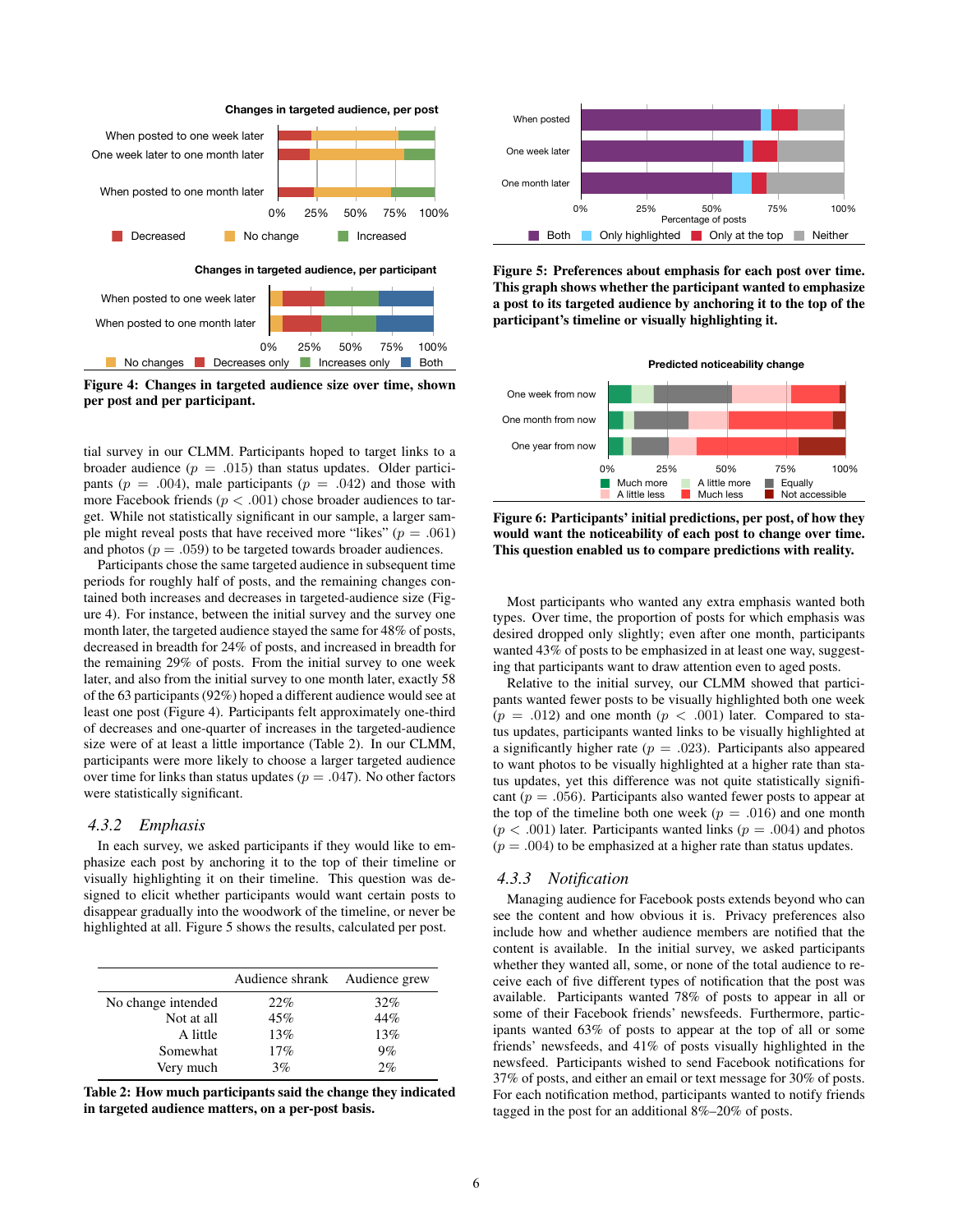

<span id="page-6-0"></span>Figure 7: Participants' predictions about noticeability, compared with the actual changes in total audience (left), targeted audience (middle), and emphasis (right) one month later.

### 4.4 Predicting changes

We also investigated how well participants could predict changes that would occur over the month. Overall, participants were quite poor at making predictions, casting doubt on the feasibility of letting users set an "expiration date" when they make a post.

The first time we asked participants about a post, we asked how they expected their desired noticeability of that post to change over time. Figure [6](#page-5-3) illustrates participants' predictions. Compared to their predictions about noticeability one week later, participants predicted they would want posts to be less noticeable both one month ( $p < .001$ ) and one year ( $p < .001$ ) later in our CLMM. They predicted they would want status updates to decrease in noticeability more than their photos ( $p < .001$ ), while they predicted that they would want posts in which they had tagged other users to decrease in noticeability more than posts without tags ( $p = .047$ ).

We found that participants' predictions of how they would want the noticeability of posts to change over a month were not well aligned with their actual decisions one month later. We performed asymptotic linear-by-linear association tests to investigate the correlation between participants' predictions and the actual changes (increase, same, decrease) in the size of the total audience, the size of the targeted audience, and the amount of emphasis a participant wanted to place on a post. Participant's predicted changes in noticeability were not significantly correlated with the actual changes in total audience ( $p = .705$ ), targeted audience ( $p = .632$ ), or emphasis ( $p = .056$ ), even without correcting for multiple testing.

Figure [7](#page-6-0) illustrates the mismatch between participants' predictions and their decisions one month later. For example, among the 285 posts participants predicted they would want to be "a little less noticeable," "much less noticeable," or "not accessible at all" one month later, participants actually chose a smaller total audience for only 54 posts (19%) one month later, whereas they chose a larger total audience for 42 posts (15%). Predictions of increases and decreases in noticeability were similarly disjoint from actual changes in total audience, targeted audience, and emphasis. Most of the posts for which the size of the total and targeted audiences actually decreased were posts users had expected they would want to become less noticeable, but the analogous relationship did not hold for posts whose intended audience increased in size.

To evaluate whether extreme predictions would be more accurate, we examined the 24 posts participants predicted they would want to become "not accessible at all" one month later. Participants actually selected "no one" as the audience one month later for only three of these posts  $(13\%)$ . In contrast, for 17 posts  $(71\%)$ , the participant selected a targeted audience of everyone/public, friends of friends, or all Facebook friends, contradicting the prediction.

# 4.5 Deletion

We also investigated whether participants deleted any of the posts we asked about in the study. During both the week-later and monthlater surveys, our Facebook app verified that the content we asked about was still available. Even if the post had been deleted, participants saw a cached copy of the post while completing the survey.

We observed nine of the 63 participants (14%) deleting content during our study. One week after the initial survey, only four of the 462 posts (1%) had been deleted. After one month, 31 additional posts (7%) had been deleted. Notably, 31 of these 35 deleted posts were status updates (89%), while the other four were photos.

In our final survey, we showed participants any posts they had deleted over the course of the study and asked how important it was to them that the post disappear from Facebook. Most participants did not feel strongly about the posts being deleted; participants said that deleting the post mattered "very much" for only two of the 35 deleted posts  $(6\%)$ , "somewhat" for only one post  $(3\%)$ , "a little" for only one post (3%), and not at all for the remaining 89%. When asked why they deleted these posts, participants wrote phrases like "no one seemed to care" and "[it was] obsolete." A participant who deleted a photo "already had copies." Another participant wrote, "I re read it and it doesn't make sense and it just sounds rude. Idk. It was dumb." A final participant confessed, "I was just rambling."

### 4.6 Uses for historical posts

We used participants' free-response answers to understand why they seemed to find old posts useful. During the demographic survey, we asked participants if they had "ever used Facebook to look at a post someone made more than a few months ago." Fifty participants (79%) had done so. Several participants looked at older posts to learn more about people. They would look at older posts of someone they met as "a background check, to see what he/she is all about." Other participants revisited posts when they became relevant again due to new comments. A number of participants used old posts "to reminisce" or "to look back on memories."

During our final survey, we again asked participants how they felt about content they had posted "a long time ago." Participants described using old content to keep a record of themselves, referring to it as a "scrapbook." One participant explained, "Sometimes it seems a bit dorky, like anything you write within a certain window of time in the past. But I hope these details about my life and thoughts remain available in the future, for posterity." Other participants described deleting older content. One participant explained, "I want it gone. Especially with the feature on your profile that allows you to go to a specific year. I don't want new friends, future employers, and romantic interests to see me in 2006."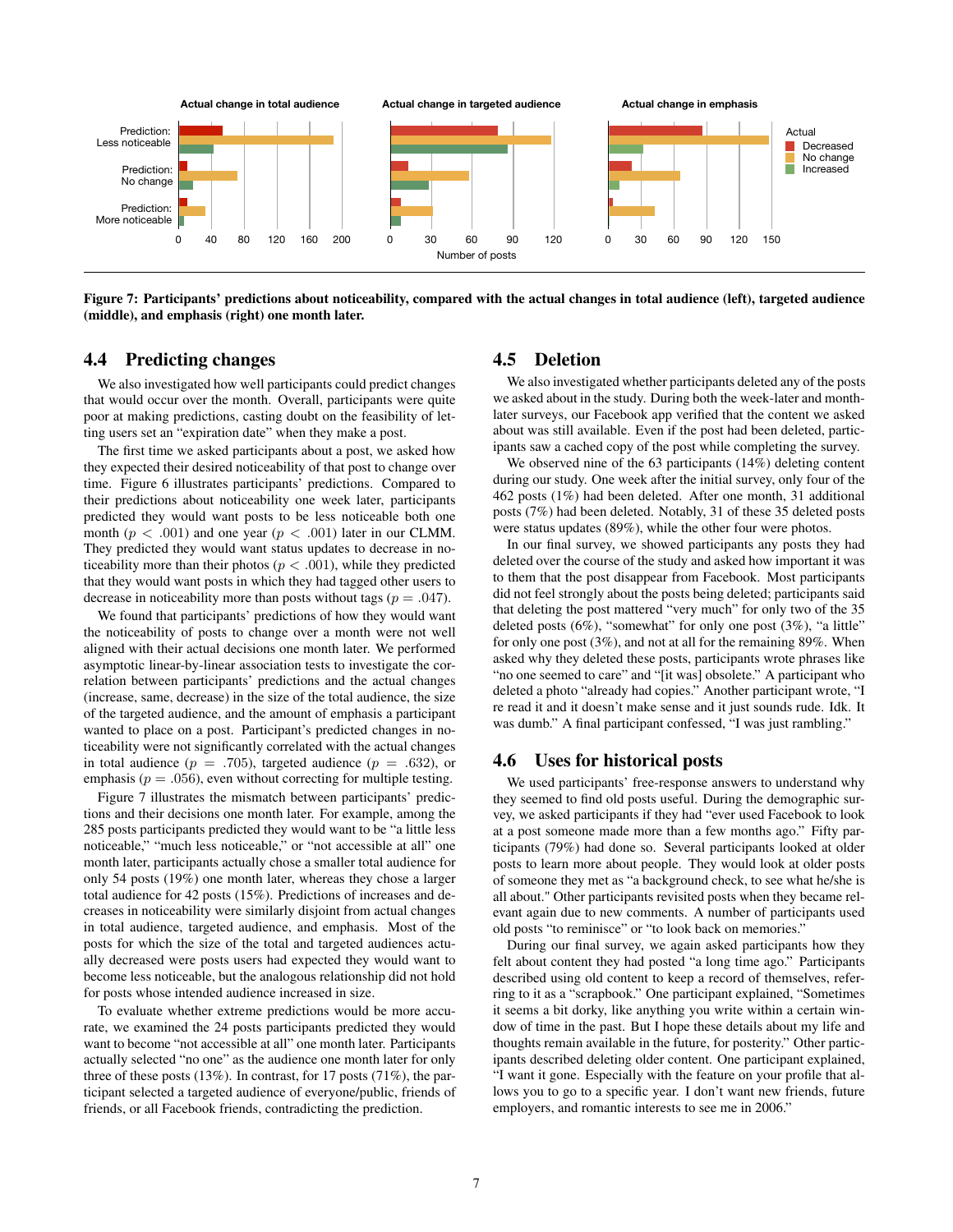## 5. RETROSPECTIVE METHODOLOGY

We used a *retrospective study* to examine even older posts than in our longitudinal study. In a single survey, we asked participants about the posts they had made in the week preceding the survey in May 2013, as well as during the same week one year prior.

To increase sample size, we recruited participants for the retrospective study from Amazon's Mechanical Turk (MTurk) crowdsourcing service. We again screened for English-speaking participants 18 or older. To align with average rates on MTurk, we paid participants \$3. We only accepted U.S. workers with an approval rating over 95%. We manually examined participants' freeresponse answers. All participants appeared to take the study seriously, possibly because our app's installation and automatic checks were onerous. As we were recruiting anonymous workers, we did not download the content of the posts, nor names or other PII.

We again used a Facebook app to conduct the study. Participants were required to have made at least one post in the past week, as well as at least one post in the same week one year earlier, verified by our app. If a participant had made more than five posts in a week, we randomly selected five posts. We asked participants to express their preferences about audience and emphasis for each post "going forward." We also asked them to rate their agreement or disagreement on a five-point Likert scale with statements covering motivations for a post to remain on, or be removed from, Facebook.

# 5.1 Limitations

Our retrospective study has many of the limitations of our longitudinal study, as well as a few additional ones. Participants may have already deleted posts from a year ago, precluding us from asking about them. Deleted posts might be more privacy sensitive overall, but they constitute only a fraction of posts [\[2\]](#page-9-17), and users' privacy preferences for all posts are interesting. Recruiting participants from MTurk introduces additional limitations. Although MTurk workers are generally younger and more educated than the general population [\[12\]](#page-9-23), they can still provide high-quality data [\[4,](#page-9-24)[14\]](#page-9-25), and our app verified the age of their Facebook account.

Using the Facebook API again enabled us to randomly select and display posts from the past in isolation. However, for the retrospective study only, an additional limitation of the Facebook API itself biased our sample. In our experience, and as documented on developer forums,<sup>1</sup> the Facebook API appears to limit the historical posts that can be returned to the few hundred most recent. Users who post more frequently therefore have less historical content available. As a result, we were unable to enroll the most frequent Facebook users (more than a few hundred posts in a year) in the retrospective study. Nevertheless, our participants were still active Facebook users.

# 6. RETROSPECTIVE RESULTS

Whereas our longitudinal study investigated privacy preferences for a given post at three different times, we were also interested in preferences for even older posts. In this section, we compare participants' privacy preferences for recent and year-old content.

## 6.1 Participants

A total of 234 MTurk workers participated in our retrospective study. This sample was more gender-balanced than the longitudinal study: 55% of participants were female, 44% were male, and 1% declined to answer. Participants ranged from 18 to 60 years old, with a median age of 26. They hailed from 44 U.S. states. Among



<span id="page-7-0"></span>Figure 8: Participants' answers to "Who do you want to be able to see [this post] on Facebook?" and "Is there anyone you particularly hope will look at [it]?" for posts made during one week in May 2013 and the corresponding week in 2012.

participants, 27% were students, 11% were unemployed, and the remainder held various jobs, from teachers to filmmakers.

Despite the different recruiting pool, the retrospective participants resembled the longitudinal participants in terms of Facebook experience. A total of 93% of participants reported using Facebook for more than three years, while 7% reported using Facebook for one to three years. While 71% of participants said they looked at Facebook multiple times a day, another 23% said they did so daily.

### 6.2 Comparison of current and year-old posts

As in our longitudinal study, we asked participants "Who do you want to be able to see [this post] on Facebook?" for each post they had made in the past week (termed *2013 posts*), as well as in the corresponding week one year prior (termed *2012 posts*). We collected 237 posts from 2012 and 392 posts from 2013.

As in our longitudinal study, we observed the distribution of participants' preferences about privacy to be relatively similar over time, suggesting that whether a post is a few days old or a year old does not strongly impact these preferences. Figure [8](#page-7-0) shows participants' preferences for both the total audience and targeted audience for 2012 posts and 2013 posts.

We again created CLMMs of these data. Contrary to intuition about the privacy of old data, the year was not a significant factor  $(p = .606)$  in participants' preferences about the total audience for posts. Participants were more likely to share links ( $p = .033$ ) and photos ( $p = .007$ ) than status updates with a broader audience. Furthermore, male participants wanted to share with a broader audience than female participants ( $p = .033$ ).

We found similar results for the targeted audience. Had we excluded covariates from the CLMM, participants would have appeared to target 2013 posts to significantly larger audiences ( $p =$ .022) as nearly twice as many 2012 posts were targeted to "no one" (Figure [8\)](#page-7-0). However, once we controlled for covariates, we no longer observed the year of the post to have a significant effect  $(p = .721)$ . Instead, we observed a number of significant covariates. Compared to status updates, participants were more likely to target links ( $p < .001$ ) and photos ( $p = .007$ ) to a broader audience. Furthermore, older participants ( $p = .048$ ) and male participants ( $p = .005$ ) wanted to target posts to a larger audience than younger and female participants, respectively.

As in the longitudinal study, we asked participants to rate their agreement or disagreement on a five-point Likert scale with opinions and reactions we hypothesized might apply to Facebook posts from the past or the present (Figure [9\)](#page-8-0). We constructed a Generalized Linear Mixed Model (GLMM) for each statement and performed Bonferroni Correction (labeled *BC*) to correct for multiple

<sup>1</sup> e.g., **[http://facebook.stackoverflow.com/questions/](http://facebook.stackoverflow.com/questions/7341201/graph-api-quotas) [7341201/graph-api-quotas](http://facebook.stackoverflow.com/questions/7341201/graph-api-quotas)**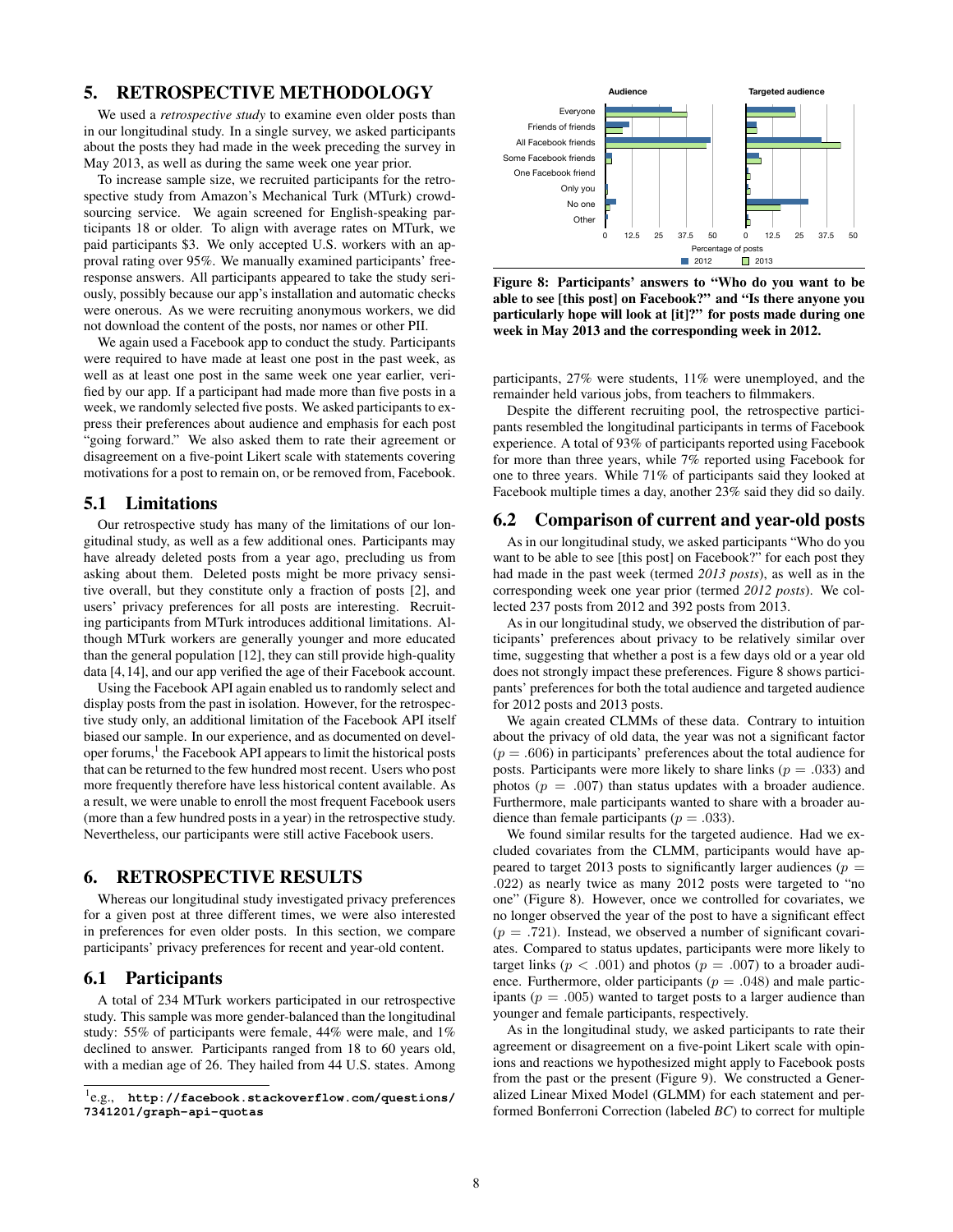

<span id="page-8-0"></span>Figure 9: Participants' rate of responding either "strongly agree" or "agree" to statements about 2012 and 2013 posts. We excluded "not applicable" responses. Differences between 2012 and 2013 posts were statistically significant for the first four statements listed. Surprisingly few posts raised concerns about privacy or identity management.

| Reason 2012 2013                        |     |     |
|-----------------------------------------|-----|-----|
| primarily for my friends to look at it. | 14% | 23% |
| primarily to look at it myself.         | 36% | 16% |
| $\ldots$ both 50%                       |     | 62% |

#### <span id="page-8-1"></span>Table 3: Participants' per-post completions of the sentence, "I want this post to remain on Facebook..." Participants more commonly felt that year-old posts were valuable for themselves.

testing. Relative to 2013 posts, participants were more likely to have forgotten 2012 posts, have had relationship changes with individuals relevant to the post, find the post irrelevant, and find the post helpful in reminiscence (all  $p < .001$ , BC).

Several responses we expected to be popular for older posts were rarely chosen by participants. Self-presentation is often considered an important aspect of social network sharing [\[29\]](#page-9-4), yet only 9% of 2012 posts were identified as no longer depicting their authors accurately. Similarly, participants reported having privacy concerns for only 9% of 2012 posts. While participants considered 47% of 2012 irrelevant, they felt 68% of 2012 posts helped them reminisce.

We also asked participants about the value of each post, as shown in Table [3.](#page-8-1) Participants more often wanted posts from the past week to remain on Facebook for friends to look at them, whereas they more often wanted posts from a year prior to remain on Facebook for themselves to look at. To confirm these observations, we created separate GLMMs representing "for friends" and "for myself."

Participants wanted 2013 posts to remain for friends significantly more than 2012 posts ( $p < .001$ , BC), while they wanted 2012 posts to remain for themselves at a significantly higher rate ( $p =$ .024, BC). We observed significant covariates only "for friends." Links were intended for friends at a greater rate than status updates  $(p < .001, BC)$ , and the number of likes a post received was positively correlated with intending it for friends ( $p = .005$ , BC). Older participants ( $p = .023$ , BC) and male participants ( $p = .014$ , BC) were also more likely to intend posts for friends.

## 7. DISCUSSION AND CONCLUSIONS

We presented a longitudinal and a retrospective study examining how users' privacy preferences and desired audience for Facebook posts change over time. While we found that participants did not want content to fade away wholesale with age, participants did want a handful of posts to become more private over time, as well as a handful of posts to become more visible or to be readvertised. Notably, popular sites currently make this task difficult. Changing old posts' privacy settings on Facebook involves burrowing through the timeline and navigating cumbersome interfaces, while Google+ does not permit any post's audience to be changed after the fact beyond deleting and reposting the content.

The apparent mismatch between our participants wanting to limit the disclosure of only a few posts as time passed and the wide adoption of tools like Snapchat [\[22\]](#page-9-20) to make data disappear can likely be explained by users' maturing understanding of privacy on social networking sites. While the early literature on social networking sites found users to have little understanding of sites' privacy implications [\[1\]](#page-9-0), users are reaching an increasingly nuanced understanding and practice of privacy protection online [\[13,](#page-9-1) [23\]](#page-9-10). Users still make posts they later regret [\[26\]](#page-9-12), yet they also do so offline [\[21\]](#page-9-11), suggesting that online social networks are not solely to blame.

Given that most Facebook posts in our study did not appear to become more privacy sensitive as they aged, one might suggest that not doing anything to address old content is an acceptable solution. However, a need exists to address old content whose privacy sensitivity has changed, even though these posts represent only a fraction of the old posts on Facebook. For instance, in the longitudinal study, participants said they wanted 42 posts (9.1%) to be visible to either no one or only themselves after one month. For 9 of these posts, the four different participants who made the posts said these changes mattered to them. However, in only one case had the participant deleted the post, and the participants had not changed the privacy settings for any of the posts, leaving a gap beween preference and reality. Similarly, in the retrospective study, participants wanted twice as many year-old posts as posts from the past week to be accessible by no one or only themselves (5.9% vs. 2.8% of posts). Although participants preferred that these posts not be accessible, they still were accessible.

The percentage of posts for which privacy preferences changed drastically was small, yet given the large number of Facebook posts an average user makes, even a small percentage should not be ignored. While we did find some correlations between characterstics of the post or user and changes in privacy preferences, these associations were not strong enough to automate changes.

Previously proposed interfaces for retrospective privacy do not appear to support the preferences we observed, suggesting the need for novel interfaces for adjusting privacy settings for content as it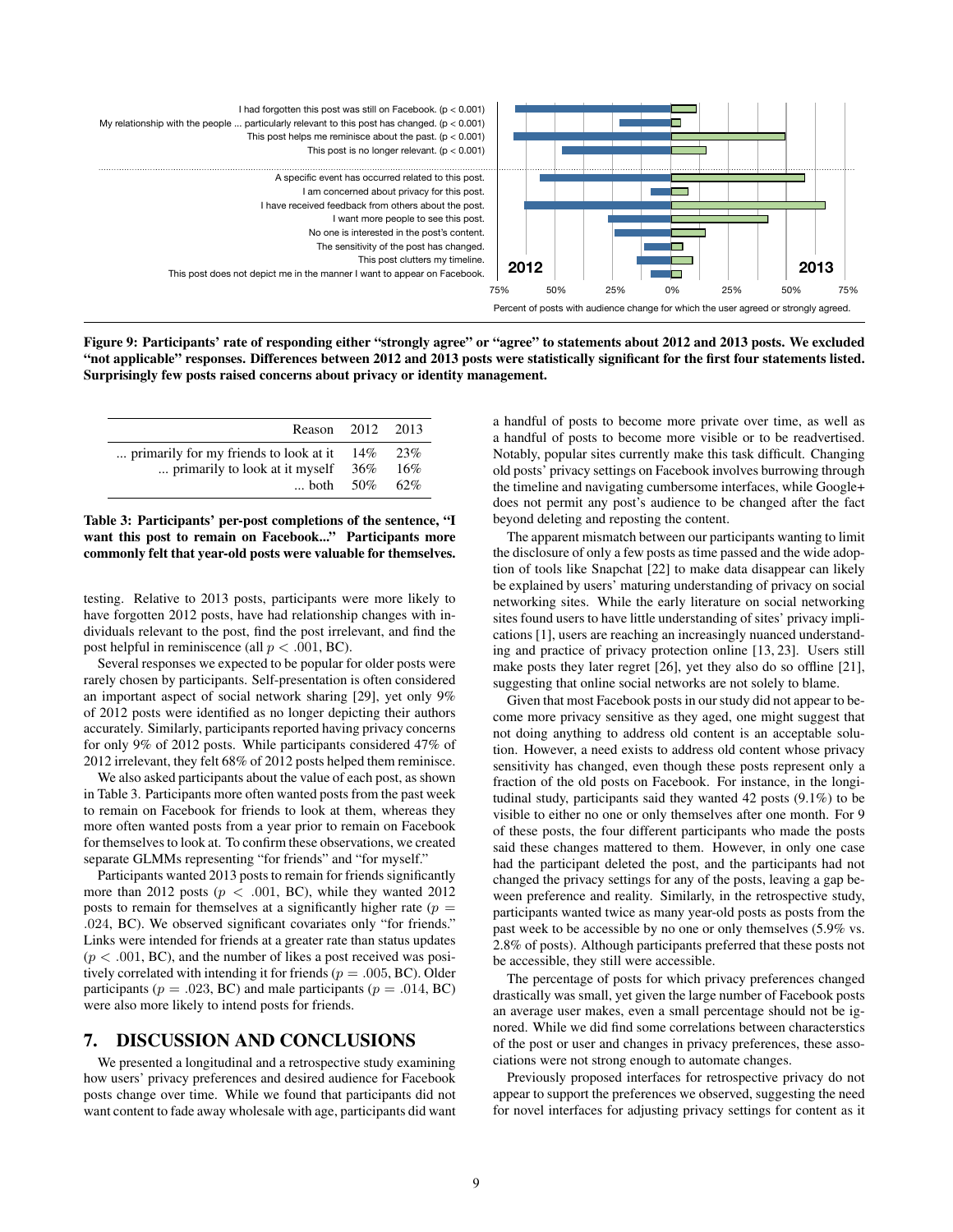ages. For instance, Ayalon and Toch [\[3\]](#page-9-5) proposed a mechanism with which users could set an automatic expiration date when they posted. Unfortunately, we found that participants were very poor at predicting their future changes in preference. Both Zhao et al. [\[29\]](#page-9-4) and Ayalon and Toch [\[3\]](#page-9-5) proposed an "archive" feature for restricting posts from all friends. However, we found that participants wanted to restrict only a small fraction of posts to themselves, raising questions about the usefulness of extensive archiving features.

Instead, a way forward might be to design interfaces that promote reflection about older content. While a user browses a social networking site, the site could highlight a post that user had made in the past, either in a sidebar or visually set off from recent content. This interface might also remind users of who can see their post, taking guidance from work on privacy "nudging" [\[25\]](#page-9-26). This interface could give the user choices about decreasing or increasing access to the post, as well as the way the post is advertised. Based on our results, users would likely restrict the audience for the handful of posts whose sensitivity, relevance, or other characteristics changed with the passage of time. However, we found that participants often wish to allow others to access even those posts whose primary purpose has become personal, rather than social. Users will likely increase the access to, or the visual emphasis of, additional posts. In these cases, a post from the past might have great value in promoting reminiscence [\[18,](#page-9-27) [19\]](#page-9-28). Users might want to choose particular posts to readvertise as if they were new, interspersing recent posts with pleasant "blasts from the past."

# 8. ACKNOWLEDGMENTS

This research was supported in part by the Facebook graduate fellowship program, the ARCS Foundation, the Department of Defense (DoD) through the National Defense Science & Engineering Graduate Fellowship (NDSEG) Program, and National Science Foundation grants CNS-0831407, DGE-0903659, and 0946825.

# 9. REFERENCES

- <span id="page-9-0"></span>[1] A. Acquisti and R. Gross. Imagined communities: Awareness, information sharing, and privacy on the Facebook. In *Proc. PETS*, 2006.
- <span id="page-9-17"></span>[2] H. Almuhimedi, S. Wilson, B. Liu, N. Sadeh, and A. Acquisti. Tweets are forever: A large-scale quantitative analysis of deleted tweets. In *Proc. CSCW*, 2013.
- <span id="page-9-5"></span>[3] O. Ayalon and E. Toch. Retrospective privacy: Managing longitudinal privacy in online social networks. In *Proc. SOUPS*, 2013.
- <span id="page-9-24"></span>[4] A. J. Berinsky, G. A. Huber, and G. S. Len. Evaluating online labor markets for experimental research: Amazon.com's Mechanical Turk. *Political Analysis*, 20:351–368, 2012.
- <span id="page-9-2"></span>[5] M. S. Bernstein, E. Bakshy, M. Burke, and B. Karrer. Quantifying the invisible audience in social networks. In *Proc. CHI*, 2013.
- <span id="page-9-8"></span>[6] J. Binder, A. Howes, and A. Sutcliffe. The problem of conflicting social spheres: Effects of network structure on experienced tension in social network sites. In *Proc. CHI*, 2009.
- <span id="page-9-19"></span>[7] R. Geambasu, T. Kohno, A. Levy, and H. M. Levy. Vanish: Increasing data privacy with self-destructing data. In *Proc. USENIX Security Symposium*, 2009.
- <span id="page-9-6"></span>[8] E. Goffman. *The Presentation of Self in Everyday Life*. Anchor Books, 1959.
- <span id="page-9-22"></span>[9] K. Hampton, L. Goulet, L. Rainie, and K. Purcell. Social networking sites and our lives. Pew Research Center, June

2011. **[http://www.pewinternet.org/Reports/2011/](http://www.pewinternet.org/Reports/2011/Technology-and-social-networks.aspx) [Technology-and-social-networks.aspx](http://www.pewinternet.org/Reports/2011/Technology-and-social-networks.aspx)**.

- <span id="page-9-21"></span>[10] D. Hedeker. Mixed models for longitudinal ordinal and nominal outcomes, 2012. **[http://www.uic.edu/](http://www.uic.edu/classes/bstt/bstt513/OrdNomLS.pdf) [classes/bstt/bstt513/OrdNomLS.pdf](http://www.uic.edu/classes/bstt/bstt513/OrdNomLS.pdf)**.
- <span id="page-9-7"></span>[11] B. Hogan. The presentation of self in the age of social media: Distinguishing performances and exhibitions online. *Bulletin of Science Technology Society*, 30(6):377–386, Dec. 2010.
- <span id="page-9-23"></span>[12] P. G. Ipeirotis. Demographics of Mechanical Turk. Technical Report CEDER-10-01, New York University, 2010.
- <span id="page-9-1"></span>[13] M. Johnson, S. Egelman, and S. M. Bellovin. Facebook and privacy: It's complicated. In *Proc. SOUPS*, 2012.
- <span id="page-9-25"></span>[14] A. Kittur, E. H. Chi, and B. Suh. Crowdsourcing user studies with Mechanical Turk. In *Proc. CHI*, 2008.
- <span id="page-9-3"></span>[15] E. Litt. Knock, knock. Who's there? The imagined audience. *Journal of Broadcasting and Electronic Media*, 56(3):330–345, 2012.
- <span id="page-9-16"></span>[16] M. Madden, A. Lenhart, S. Cortesi, U. Gasser, M. Duggan, and A. Smith. Teens, social media, and privacy. Pew Research Center, May 2013. **[http://www.pewinternet.org/Reports/2013/](http://www.pewinternet.org/Reports/2013/Teens-Social-Media-And-Privacy.aspx) [Teens-Social-Media-And-Privacy.aspx](http://www.pewinternet.org/Reports/2013/Teens-Social-Media-And-Privacy.aspx)**.
- <span id="page-9-13"></span>[17] H. Mao, X. Shuai, and A. Kapadia. Loose tweets: An analysis of privacy leaks on Twitter. In *Proc. WPES*, 2011.
- <span id="page-9-27"></span>[18] S. T. Peesapati, V. Schwanda, J. Schultz, M. Lepage, S.-y. Jeong, and D. Cosley. Pensieve: Supporting everyday reminiscence. In *Proc. CHI*, 2010.
- <span id="page-9-28"></span>[19] V. Schwanda Sosik, X. Zhao, and D. Cosley. See friendship, sort of: How conversation and digital traces might support reflection on friendships. In *Proc. CSCW*, 2012.
- <span id="page-9-15"></span>[20] M. Sleeper, R. Balebako, S. Das, A. L. McConahy, J. Wiese, and L. F. Cranor. The post that wasn't: Exploring self-censorship on Facebook. In *Proc. CSCW*, 2013.
- <span id="page-9-11"></span>[21] M. Sleeper, J. Cranshaw, P. G. Kelley, B. Ur, A. Acquisti, L. F. Cranor, and N. Sadeh. "I read my Twitter the next morning and was astonished" A conversational perspective on Twitter regrets. In *Proc. CHI*, 2013.
- <span id="page-9-20"></span>[22] Snapchat, 2013. **<http://www.snapchat.com/>**.
- <span id="page-9-10"></span>[23] F. Stutzman, R. Gross, and A. Acquisti. Silent listeners: The evolution of privacy and disclosure on Facebook. *Journal of Privacy and Confidentiality*, 4(2):7–41, 2012.
- <span id="page-9-9"></span>[24] Z. Tufekci. Can you see me now? Audience and disclosure regulation in online social network sites. *Bulletin of Science Technology Society*, 28(1):20–36, February 2008.
- <span id="page-9-26"></span>[25] Y. Wang, P. Leon, L. Cranor, A. Acquisti, X. Chen, and K. Scott. Privacy nudges for social media: An exploratory Facebook study. In *PSOSM*, 2013.
- <span id="page-9-12"></span>[26] Y. Wang, G. Norcie, S. Komanduri, A. Acquisti, P. G. Leon, and L. F. Cranor. "I regretted the minute I pressed share": A qualitative study of regrets on Facebook. In *Proc. SOUPS*, 2011.
- <span id="page-9-18"></span>[27] P. Wisniewski, H. Lipford, and D. Wilson. Fighting for my space: Coping mechanisms for SNS boundary regulation. In *Proc. CHI*, 2012.
- <span id="page-9-14"></span>[28] A. L. Young and A. Quan-Haase. Information revelation and internet privacy concerns on social network sites: A case study of Facebook. In *Proc. C&T*, 2009.
- <span id="page-9-4"></span>[29] X. Zhao, N. Salehi, S. Naranjit, S. Alwaalan, S. Voida, and D. Cosley. The many faces of Facebook: Experiencing social media as performance, exhibition, and personal archive. In *Proc. CHI*, 2013.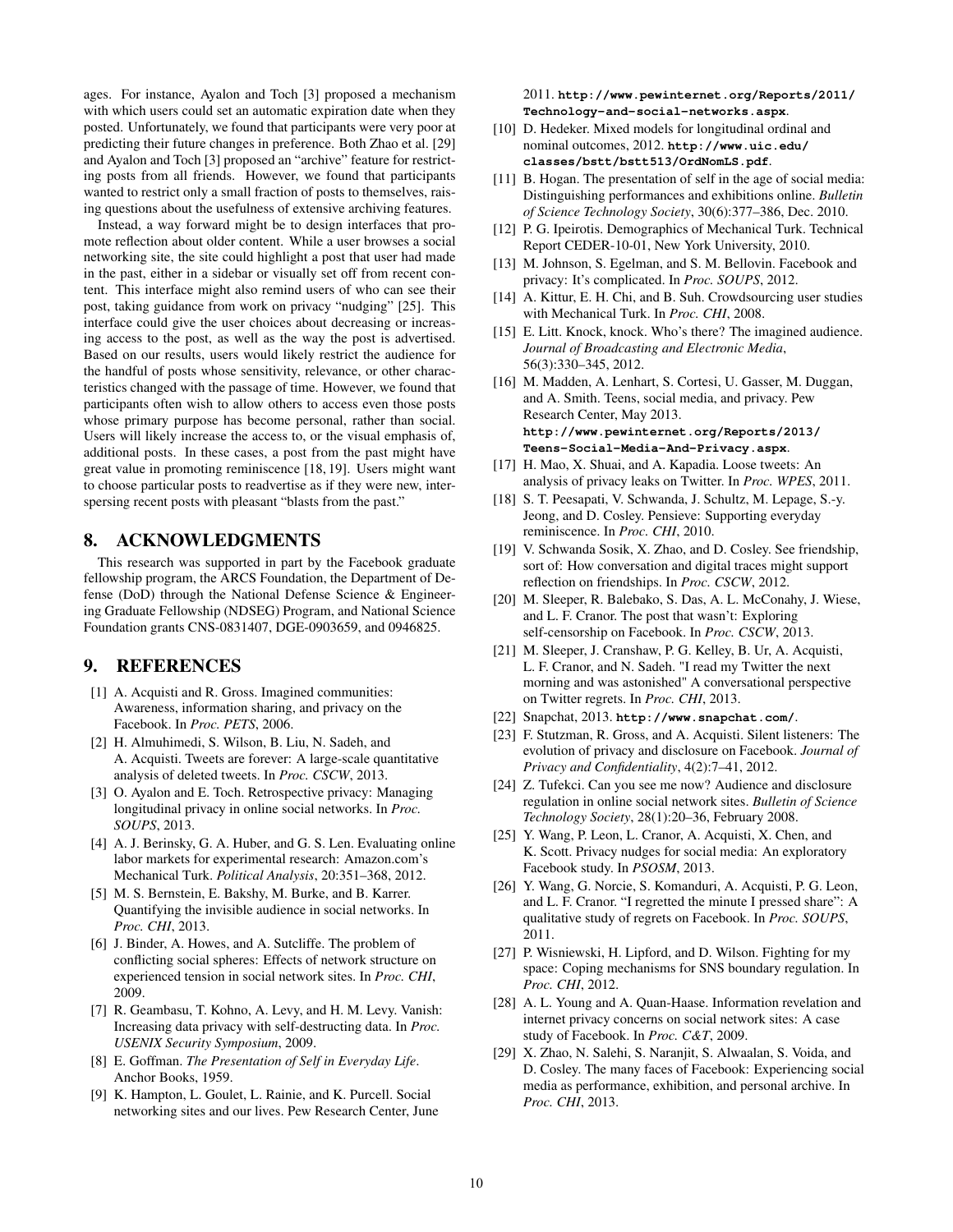# <span id="page-10-0"></span>APPENDIX A. LONGITUDINAL STUDY MATERIALS

# **Initial survey:**

*[POST APPEARS]* 

#### **At the time you made this post, who did you want to be able to see it on Facebook?**

- ( ) Everyone / Public ( ) Friends of friends ( ) All of your Facebook friends
- ( ) Only some of your Facebook friends. (Who?): \_
- ( ) Only one of your Facebook friends. (Who?): \_
- ( ) Only you ( ) No one; it should have disappeared from Facebook ( ) Other:

#### **At the time you made this post, was there anyone you particularly hoped would look at it?**

- ( ) Everyone / Public ( ) Friends of friends ( ) All of your Facebook friends
- ( ) Only some of your Facebook friends. (Who?): \_
- ( ) Only one of your Facebook friends. (Who?): \_\_\_\_\_\_\_\_\_\_\_\_\_\_\_\_\_
- ( ) Only you ( ) No one ( ) Other:  $\Box$

#### **At the time you made this post, how would you have felt if a person you didn't want to view it were able to see it?**  ( ) Not upset at all ( ) A little upset ( ) Upset ( ) Very upset

#### **At the time you made this post, how would you have felt if a person you particularly hoped would look at it were not able to see it?**

 $\overline{()}$  Not upset at all ( ) A little upset ( ) Upset ( ) Very upset

#### *[POST APPEARS]*

The following questions ask about how you would have liked your post to appear when you made it (some of the options you will be asked about currently exist, while others are hypothetical).

#### **You indicated that you wanted [PEOPLE] to be able to view this post. Of these people, how many would you have liked to see it in the following ways:**

|                                                                  | All of | Some of | Only people who are        | No. |
|------------------------------------------------------------------|--------|---------|----------------------------|-----|
|                                                                  | them   | them    | tagged in the post, if any | one |
| when they looked at your Facebook Timeline?                      |        |         |                            |     |
| visually highlighted when they looked at your Facebook Timeline? |        |         |                            |     |
| near the top when they looked at your Facebook Timeline?         |        |         |                            |     |

# **How noticeable, compared to now, do you expect you'll want this post to be to people who can see it on Facebook...**

|                              |            | Much more A little more Equally as A little less |            |            | Much less  | <b>Not accessible</b> |
|------------------------------|------------|--------------------------------------------------|------------|------------|------------|-----------------------|
|                              | noticeable | noticeable                                       | noticeable | noticeable | noticeable | at all                |
| one week from now?           |            |                                                  |            |            |            |                       |
| $\ldots$ one month from now? |            |                                                  |            |            |            |                       |
| one year from now?           |            |                                                  |            |            |            |                       |

#### *[POST APPEARS]*

Now, we will ask you about ways you might have wanted to notify people about this post (some currently exist, others are hypothetical)

#### **You indicated that, at the time you made this post, you wanted [PEOPLE] to be able to view it. At that time:**

|                                                                           | All of those<br>people | Some of                | Only people<br>those people tagged in the post one | No |
|---------------------------------------------------------------------------|------------------------|------------------------|----------------------------------------------------|----|
| Who would you have liked to receive an email or text message notification |                        |                        |                                                    |    |
| about this post?                                                          |                        |                        |                                                    |    |
| Who would you have liked to receive a notification about this post in     |                        |                        |                                                    |    |
| Facebook's notification box?                                              |                        |                        |                                                    |    |
| Who would you have liked to see this post in their newsfeed?              |                        |                        |                                                    |    |
| Who would you have liked to see this post near the top of their newsfeed? |                        | $\left( \quad \right)$ |                                                    |    |
| Who would you have liked to see this post visually highlighted (for       |                        |                        |                                                    |    |
| example, twice as large) in their newsfeed?                               |                        |                        |                                                    |    |

#### **Are there any other ways you would have liked to notify anyone when you posted the content? Please describe.**

#### **How would you feel if a person you didn't want to notify about this post received a notification?**  ( ) Neutral ( ) A little upset ( ) Upset ( ) Very upset

**How would you feel if a person you wanted to notify about this post didn't receive a notification?**  ( ) Neutral ( ) A little upset ( ) Upset ( ) Very upset